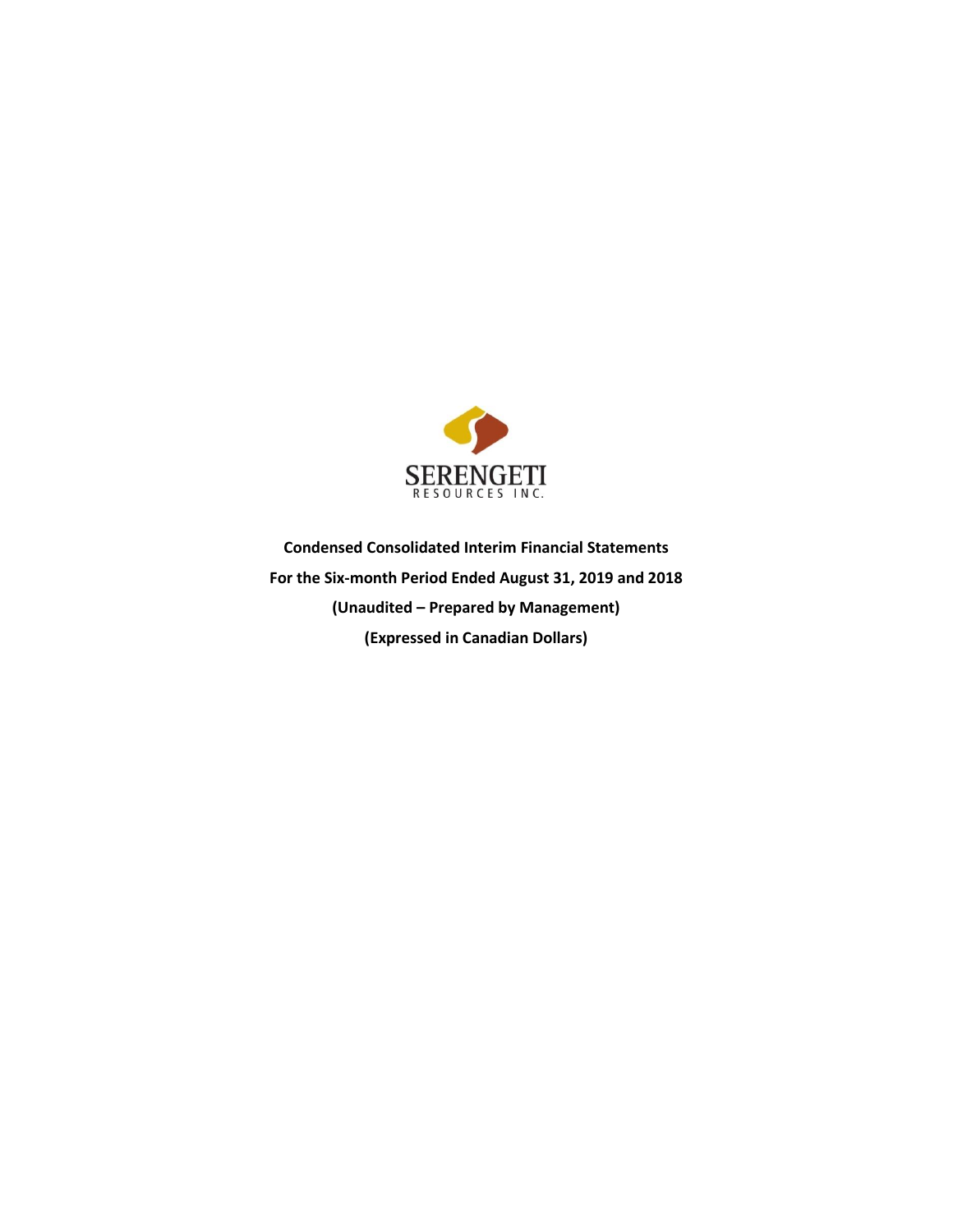#### *Condensed Consolidated Unaudited Interim Financial Statements*

*In accordance with National Instrument 51-102 released by the Canadian Securities Administrators, the Company discloses that its auditors have not reviewed the condensed consolidated interim unaudited financial statements for the six-month period ended August 31, 2019.*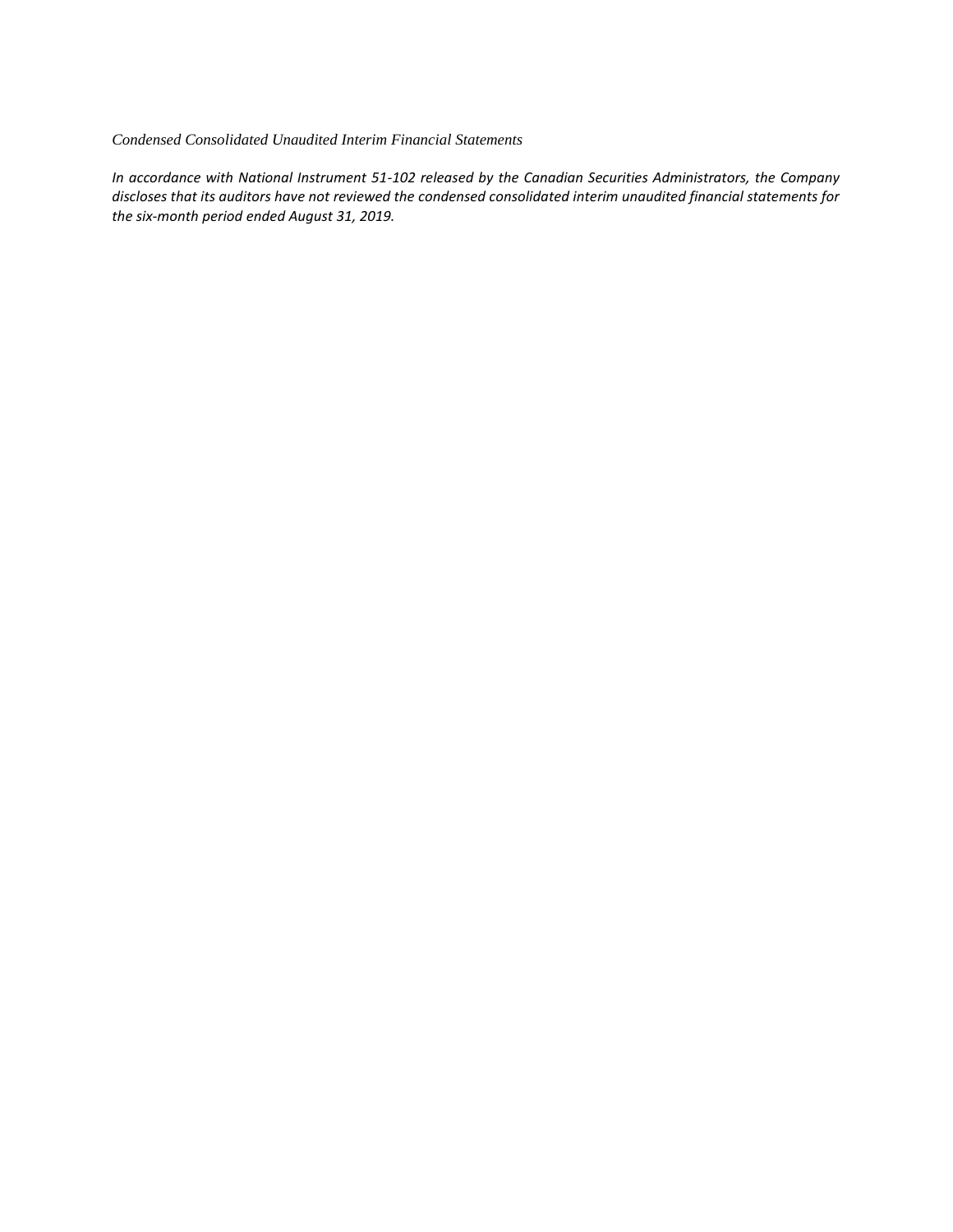|                                            | <b>Note</b> | August 31, 2019  |     | <b>February 28, 2019</b> |
|--------------------------------------------|-------------|------------------|-----|--------------------------|
|                                            |             |                  |     |                          |
| <b>ASSETS</b>                              |             |                  |     |                          |
| <b>Current assets</b>                      |             |                  |     |                          |
| Cash and cash equivalents                  | 3           | \$<br>270,115    | -\$ | 373,357                  |
| Receivables                                | 4,8         | 252,056          |     | 28,043                   |
| Due from joint venture partner             | 5           | 1,081,344        |     | 1,085,692                |
| Prepaid expenses                           |             | 37,718           |     | 15,599                   |
|                                            |             | 1,641,233        |     | 1,502,691                |
| <b>Non-current assets</b>                  |             |                  |     |                          |
| Investment in joint venture                | 6           | 15,043,329       |     | 14,824,963               |
| Reclamation deposits                       | 9           | 54,222           |     | 31,760                   |
| Property, plant and equipment              | 7           | 82,775           |     | 1,528                    |
| Exploration and evaluation assets          | 8           | 3,512,689        |     | 2,445,815                |
|                                            |             | 18,693,015       |     | 17,304,066               |
| <b>TOTAL ASSETS</b>                        |             | \$<br>20,334,248 | \$  | 18,806,757               |
|                                            |             |                  |     |                          |
| <b>LIABILITIES</b>                         |             |                  |     |                          |
| <b>Current liabilities</b>                 |             |                  |     |                          |
| Trade payables and accrued liabilities     | 10,13       | \$<br>494,746    | -\$ | 69,601                   |
| Deferred revenue                           | 6           | 664              |     | 107,422                  |
| Current portion of lease payable           | 11          | 20,608           |     |                          |
|                                            |             | 516,018          |     | 177,023                  |
| Lease payable                              | 11          | 60,187           |     |                          |
| <b>TOTAL LIABILITIES</b>                   |             | 576,205          |     | 177,023                  |
| <b>SHAREHOLDERS' EQUITY</b>                |             |                  |     |                          |
| Share capital                              | 12          | 43,135,662       |     | 41,645,496               |
| Other reserves                             | 12          | 8,296,207        |     | 8,007,772                |
| Deficit                                    |             | (31,673,826)     |     | (31,023,534)             |
| <b>TOTAL SHAREHOLDERS' EQUITY</b>          |             | 19,758,043       |     | 18,629,734               |
| TOTAL LIABILITIES AND SHAREHOLDERS' EQUITY |             | \$<br>20,334,248 | \$  | 18,806,757               |

Nature of operations and going concern (note 1) Subsequent events (note 15)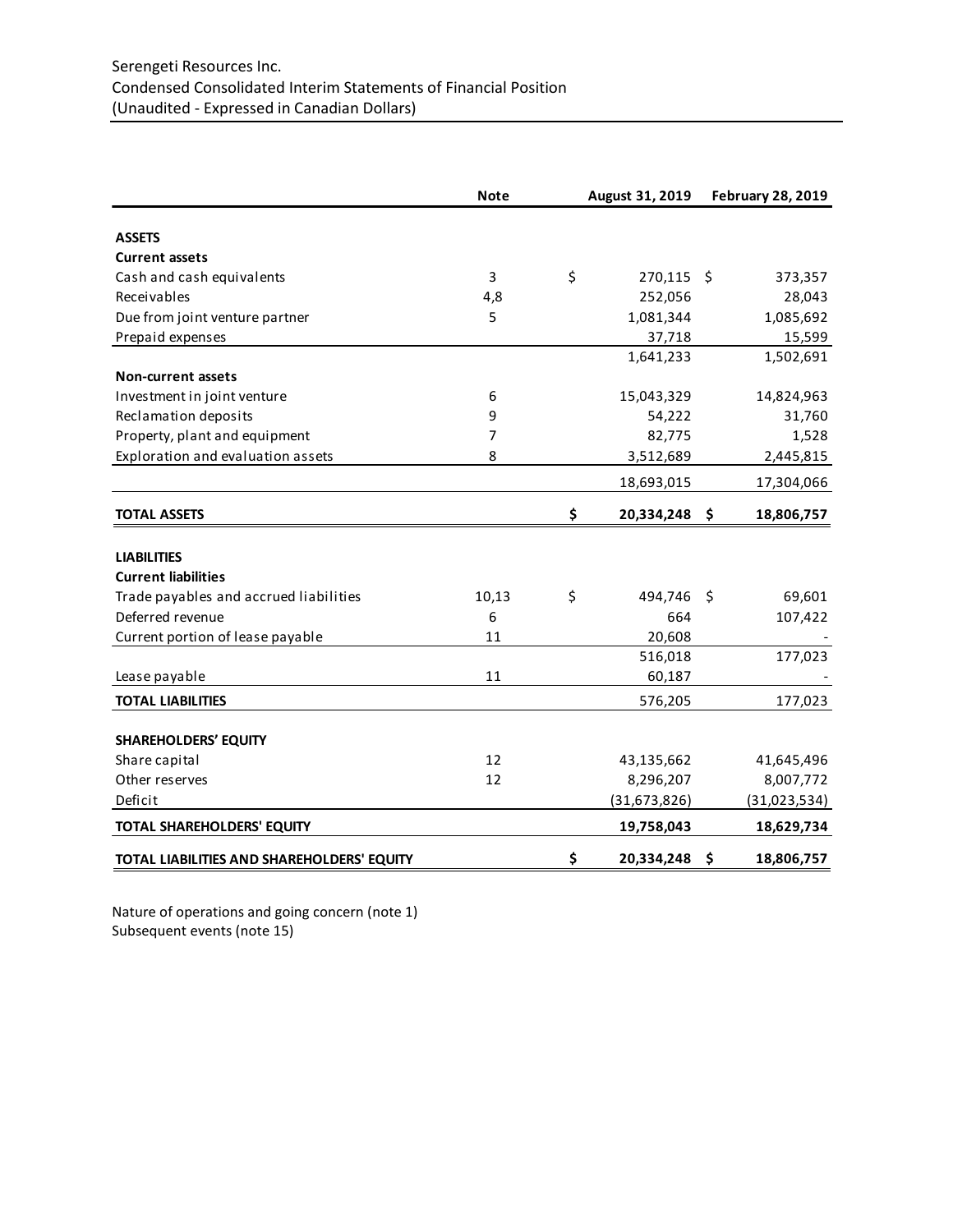# Serengeti Resources Inc. Condensed Consolidated Interim Statements of Loss and Comprehensive Loss (Unaudited - Expressed in Canadian Dollars)

|                                            |             | Three month period ended<br>August 31, |  |            |    | Six month period ended<br>August 31, |  |            |
|--------------------------------------------|-------------|----------------------------------------|--|------------|----|--------------------------------------|--|------------|
|                                            | <b>Note</b> | 2019                                   |  | 2018       |    | 2019                                 |  | 2018       |
| <b>Expenses</b>                            |             |                                        |  |            |    |                                      |  |            |
| Consulting                                 | 13          | \$<br>31,140 \$                        |  | 46,030     | \$ | 90,615 \$                            |  | 73,320     |
| Conventions and tradeshows                 |             | 10,136                                 |  | 272        |    | 14,342                               |  | 9,117      |
| Corporate development                      |             | 12,592                                 |  | (3,203)    |    | 30,445                               |  |            |
| Depreciation                               |             | 7,753                                  |  | 165        |    | 10,414                               |  | 328        |
| Director fees                              | 13          | 15,500                                 |  | 12,500     |    | 31,739                               |  | 25,000     |
| Investor relations                         |             | 7,266                                  |  | 6,042      |    | 11,957                               |  | 16,168     |
| Management fees                            | 13          | 45,986                                 |  | 47,922     |    | 94,699                               |  | 95,668     |
| Office and miscellaneous                   |             | 13,828                                 |  | 19,979     |    | 30,533                               |  | 43,644     |
| Professional fees                          |             | 21,896                                 |  | 9,940      |    | 29,210                               |  | 21,028     |
| Project investigation costs                |             | 5,788                                  |  | 4,577      |    | 16,323                               |  | 24,640     |
| Salaries                                   |             | 10,762                                 |  |            |    | 36,412                               |  |            |
| Share-based compensation                   | 12          | 40,804                                 |  |            |    | 291,556                              |  | 231,104    |
| Transfer agent and filing fees             |             | 7,681                                  |  | 8,282      |    | 11,016                               |  | 17,838     |
|                                            |             | (231, 132)                             |  | (152, 506) |    | (699, 261)                           |  | (557, 855) |
| <b>Other Items</b>                         |             |                                        |  |            |    |                                      |  |            |
| Impairment                                 |             |                                        |  | (125, 253) |    |                                      |  | (125, 253) |
| Expenses recovered                         | 8           | 8,166                                  |  |            |    | 8,166                                |  |            |
| Interest income                            |             | 7,829                                  |  | 4,818      |    | 7,838                                |  | 5,691      |
| Share of joint venture loss                | 6           | (1, 361)                               |  |            |    | (2, 141)                             |  | (1,894)    |
| Other income                               |             |                                        |  | 10,000     |    |                                      |  | 10,000     |
| Interest expense                           | 11          | (1,669)                                |  |            |    | (2, 259)                             |  |            |
| Management income                          | 6           | 20,343                                 |  | 125,980    |    | 37,365                               |  | 131,260    |
|                                            |             | 33,308                                 |  | 15,545     |    | 48,969                               |  | 19,804     |
| Loss and comprehensive loss for the period |             | \$<br>$(197, 824)$ \$                  |  | (136, 961) | \$ | $(650, 292)$ \$                      |  | (538,051)  |
| Loss per share - basic and diluted         |             | \$<br>$(0.00)$ \$                      |  | (0.00)     | \$ | $(0.01)$ \$                          |  | (0.01)     |
| Weighted average number of common shares   |             |                                        |  |            |    |                                      |  |            |
| outstanding                                |             | 97,784,451                             |  | 90,242,081 |    | 95,712,440                           |  | 88,518,569 |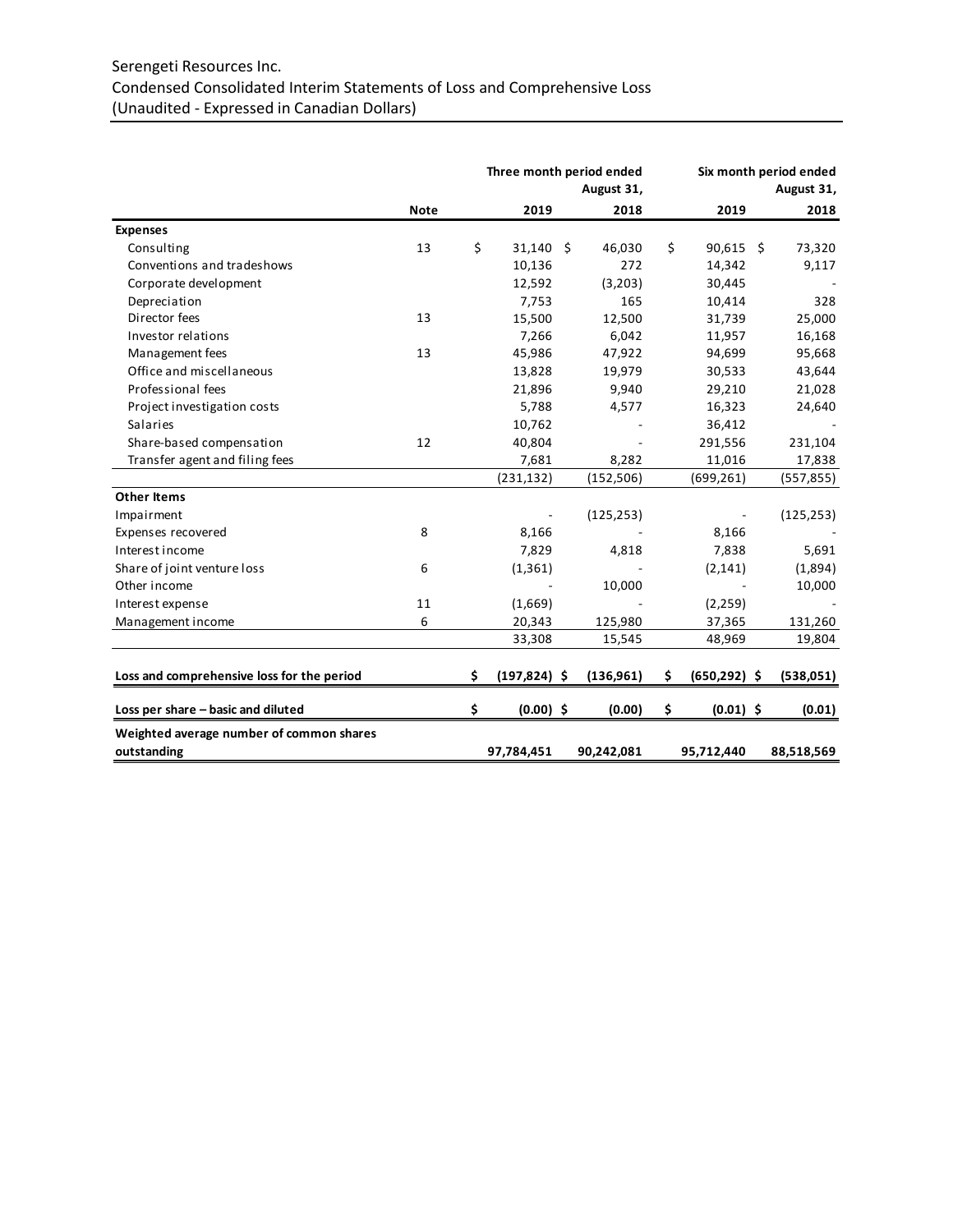# Serengeti Resources Inc. Condensed Consolidated Interim Statements of Changes in Shareholders' Equity (Unaudited - Expressed in Canadian Dollars)

|                                                       |             | Share capital       |     |            |     |                          |      |                   |                                 |      |                                  |
|-------------------------------------------------------|-------------|---------------------|-----|------------|-----|--------------------------|------|-------------------|---------------------------------|------|----------------------------------|
|                                                       | <b>Note</b> | Number of<br>shares |     | Amount     |     | Warrant<br>reserve       |      | Other<br>reserves | Deficit                         |      | Total<br>Shareholders'<br>Equity |
| Balance at February 28, 2018                          |             | 86,635,121          | \$. | 40,710,973 | \$  | 175,345                  |      |                   | $$7,836,703$ $$ (31,195,283)$   | - \$ | 17,527,738                       |
| Shares issued for acquisition of property interests   |             | 212,058             |     | 29,688     |     |                          |      |                   |                                 |      | 29,688                           |
| Shares issued for cash - exercise of warrants         |             | 3,527,600           |     | 396,380    |     |                          |      |                   |                                 |      | 396,380                          |
| Shares issued for cash - exercise of stock options    |             | 400,000             |     | 39,000     |     |                          |      |                   |                                 |      | 39,000                           |
| Share issuance costs                                  |             |                     |     | (11, 345)  |     |                          |      |                   |                                 |      | (11, 345)                        |
| Reallocation of fair market value of warrants         |             |                     |     |            |     |                          |      |                   |                                 |      |                                  |
| exercised                                             |             |                     |     | 110,060    |     | (110,060)                |      |                   |                                 |      |                                  |
| Reallocation of fair market value of stock options    |             |                     |     |            |     |                          |      |                   |                                 |      |                                  |
| exercised                                             |             |                     |     | 12,860     |     |                          |      | (12,860)          |                                 |      |                                  |
| Reallocation of fair market value of warrants expired |             |                     |     |            |     | (51, 683)                |      | 51,683            |                                 |      |                                  |
| Share-based payments                                  |             |                     |     |            |     |                          |      | 231,104           |                                 |      | 231,104                          |
| Net loss for the period                               |             |                     |     |            |     |                          |      |                   | (538,051)                       |      | (538,051)                        |
| Balance at August 31, 2018                            |             | 90,774,779          | Ŝ   | 41,287,616 | \$. | 13,602                   |      |                   | $$8,106,630 \$ (31,733,334) \$$ |      | 17,674,514                       |
| Balance at February 28, 2019                          |             | 92,849,668          | Ŝ   | 41,645,496 | \$  |                          | -S   |                   | 8,007,772 \$ (31,023,534) \$    |      | 18,629,734                       |
| Shares issued for cash - flow-through financing       | 12          | 4,850,000           |     | 1,455,000  |     |                          |      |                   |                                 |      | 1,455,000                        |
| Shares issued for cash - exercise of stock options    | 12          | 100,000             |     | 5,000      |     |                          |      |                   |                                 |      | 5,000                            |
| Shares issued for acquisition of property interests   | 12          | 150,000             |     | 40,000     |     |                          |      |                   |                                 |      | 40,000                           |
| Share issuance costs                                  | 12          |                     |     | (12, 955)  |     |                          |      |                   |                                 |      | (12, 955)                        |
| Reallocation of fair market value of stock options    |             |                     |     |            |     |                          |      |                   |                                 |      |                                  |
| exercised                                             |             |                     |     | 3,121      |     |                          |      | (3, 121)          |                                 |      |                                  |
| Share-based payments                                  | 12          |                     |     |            |     |                          |      | 291,556           |                                 |      | 291,556                          |
| Net loss for the period                               |             |                     |     |            |     |                          |      |                   | (650, 292)                      |      | (650, 292)                       |
| Balance at August 31, 2019                            |             | 97,949,668          | S   | 43,135,662 | \$  | $\overline{\phantom{0}}$ | - \$ |                   | 8,296,207 \$ (31,673,826)       | - \$ | 19,758,043                       |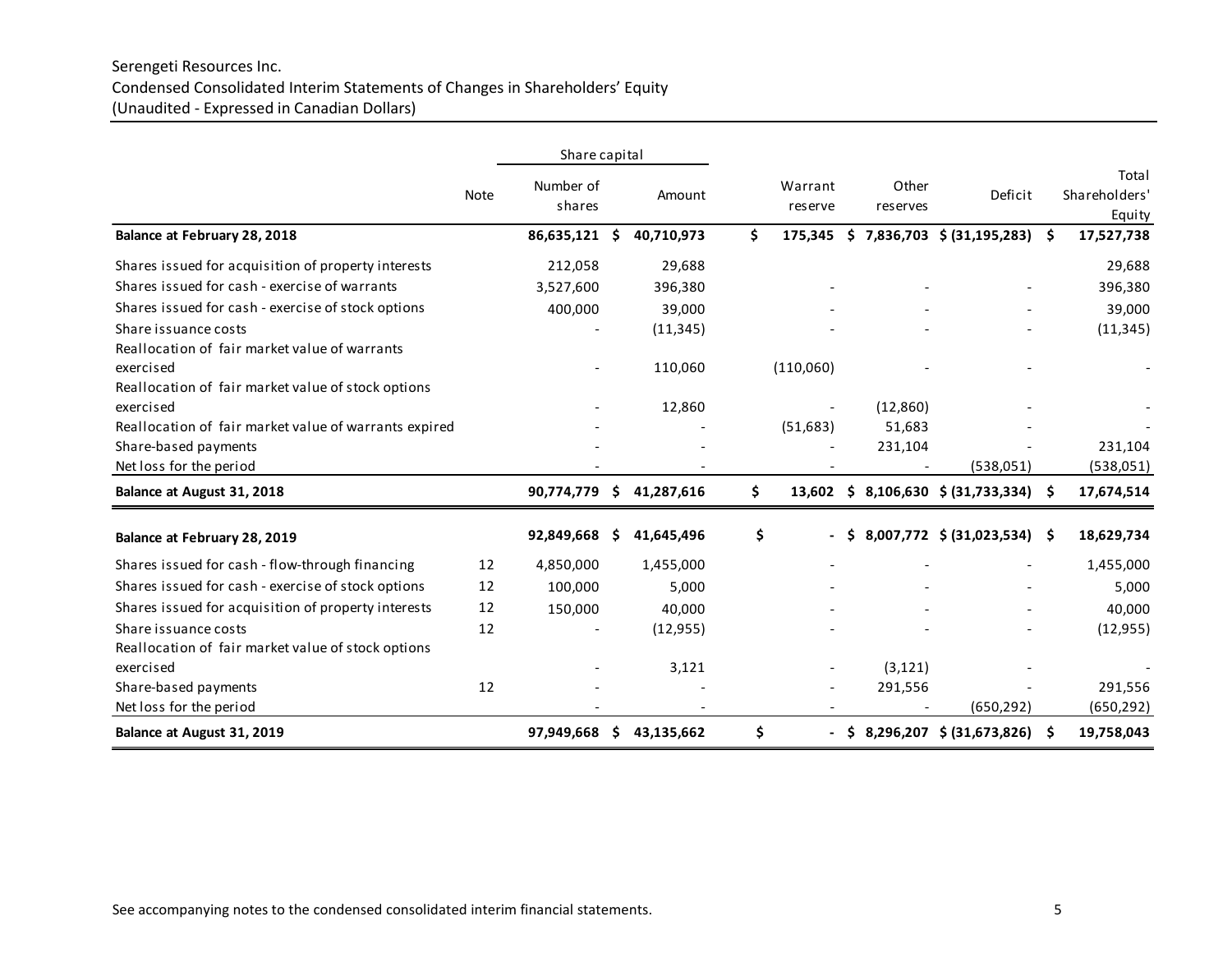# Serengeti Resources Inc. Condensed Consolidated Interim Statements of Cash Flows (Unaudited - Expressed in Canadian Dollars)

|                                                                             | Three month period ended<br>August 31, |    |            |     | Six month period ended<br>August 31, |    |            |
|-----------------------------------------------------------------------------|----------------------------------------|----|------------|-----|--------------------------------------|----|------------|
|                                                                             | 2019                                   |    | 2018       |     | 2019                                 |    | 2018       |
| <b>Operating activities</b>                                                 |                                        |    |            |     |                                      |    |            |
| Net loss for the period                                                     | \$<br>$(197, 824)$ \$                  |    | (136, 961) | \$  | $(650, 292)$ \$                      |    | (538,051)  |
| Adjustments for non-cash items:                                             |                                        |    |            |     |                                      |    |            |
| Depreciation                                                                | 7,753                                  |    | 165        |     | 10,414                               |    | 328        |
| Share of joint venture loss                                                 | 1,361                                  |    |            |     | 2,141                                |    | 1,894      |
| Interest on lease payable                                                   | 1,662                                  |    | 125,253    |     | 2,252                                |    | 125,253    |
| Management fee income                                                       | (20, 343)                              |    | (125,980)  |     | (37, 365)                            |    | (131, 260) |
| Share-based compensation                                                    | 40,804                                 |    |            |     | 291,556                              |    | 231,104    |
| Changes in non-cash working capital items:                                  |                                        |    |            |     |                                      |    |            |
| Receivables                                                                 | (59, 776)                              |    | 1,286      |     | (58, 750)                            |    | (13, 771)  |
| Due from joint venture partner                                              | 4,348                                  |    |            |     | 4,348                                |    |            |
| Prepaid expenses                                                            | (121)                                  |    | (8, 746)   |     | 762                                  |    | (1,935)    |
| Trade payables and accrued liabilities                                      | 33,150                                 |    | 47,021     |     | 36,971                               |    | 15,248     |
| Net cash flows used in operating activities                                 | (188, 986)                             |    | (97, 962)  |     | (397, 963)                           |    | (311,190)  |
| <b>Investing activities</b>                                                 |                                        |    |            |     |                                      |    |            |
| Expenditures on exploration and evaluation                                  |                                        |    |            |     |                                      |    |            |
| assets                                                                      | (793, 023)                             |    | (190, 733) |     | (828, 964)                           |    | (231, 118) |
| Investment in joint ventures                                                | (289,900)                              |    |            |     | (289,900)                            |    |            |
| Reclamation deposits                                                        | (22, 462)                              |    | 62,524     |     | (22, 462)                            |    | 62,524     |
| Net cash flows used in investing activities                                 | (1, 105, 385)                          |    | (128,209)  |     | (1, 141, 326)                        |    | (168,594)  |
|                                                                             |                                        |    |            |     |                                      |    |            |
| <b>Financing activities</b><br>Proceeds on issuance of common shares net of |                                        |    |            |     |                                      |    |            |
| share issuance costs                                                        | (2,408)                                |    | 217,783    |     | 1,442,045                            |    | 424,033    |
| Options exercised for cash                                                  | 5,000                                  |    |            |     | 5,000                                |    |            |
| Lease payable repayments                                                    | (8, 215)                               |    |            |     | (10,998)                             |    |            |
| Net cash flows provided by (used in) financing                              |                                        |    |            |     |                                      |    |            |
| activities                                                                  | (5,623)                                |    | 217,783    |     | 1,436,047                            |    | 424,033    |
|                                                                             |                                        |    |            |     |                                      |    |            |
| Decrease in cash and cash equivalents                                       | (1,299,994)                            |    | (8,388)    |     | (103, 242)                           |    | (55, 751)  |
| Cash and cash equivalents, beginning of period                              | 1,570,109                              |    | 985,475    |     | 373,357                              |    | 1,032,838  |
| Cash and cash equivalents, end of period                                    | \$<br>270,115                          | \$ | 977,087    | \$. | 270,115                              | Ŝ. | 977,087    |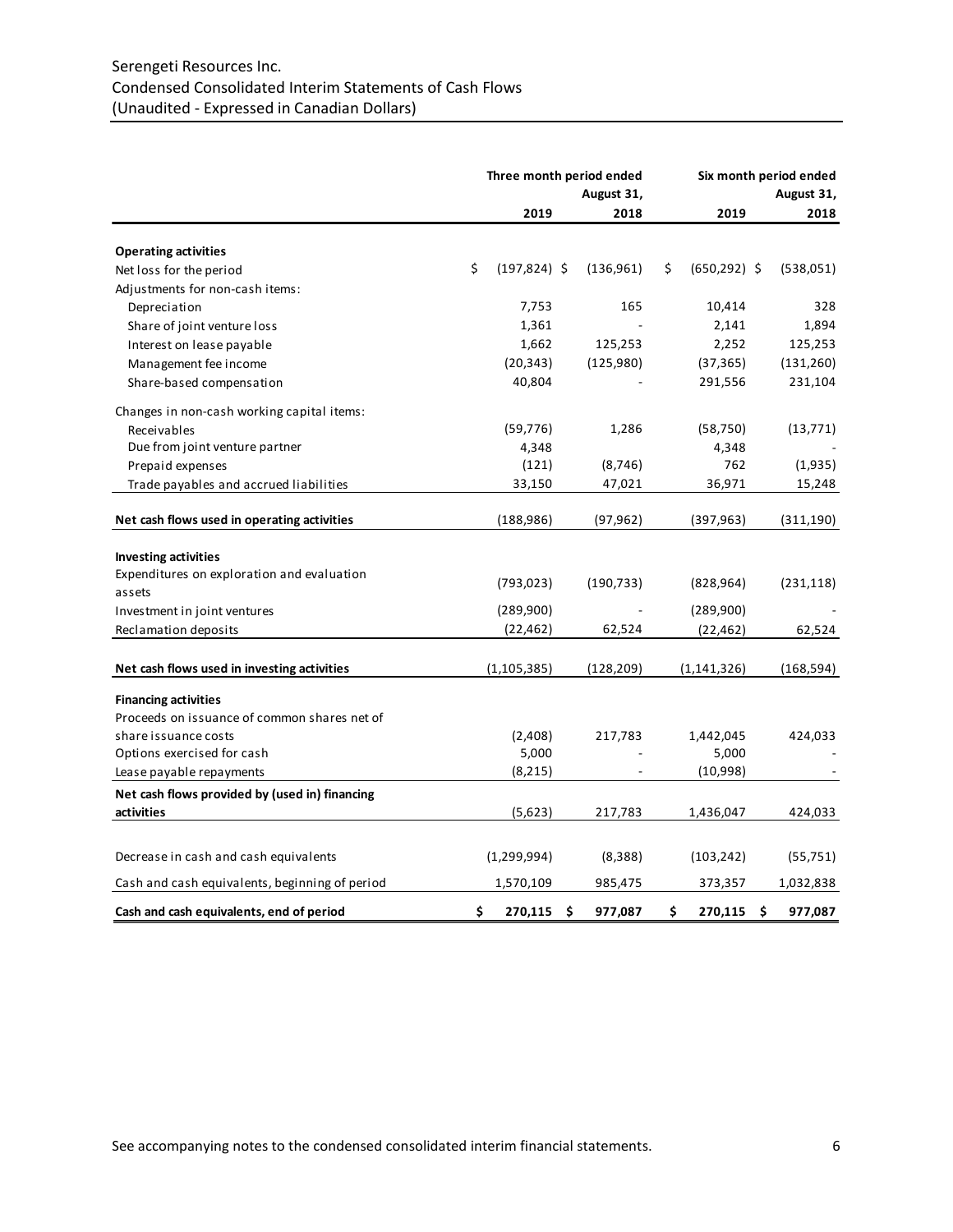#### **1. Nature of operations and going concern**

Serengeti Resources Inc. (the "Company" or "Serengeti") was incorporated on March 5, 1973, under the laws of the Province of British Columbia, Canada, and its principal activity is the acquisition and exploration of mineral properties in Canada. The Company's shares are traded on the TSX Venture Exchange ("TSX-V") under the symbol "SIR".

The head office and principal address of the Company is 800 West Pender Street, Suite 520, Vancouver, British Columbia, Canada, V6C 2V6. The Company's registered and records office address is 1185 West Georgia Street, Suite 1750, Vancouver, British Columbia, Canada, V6E 4E6.

# **Going concern**

These condensed consolidated interim financial statements have been prepared on the assumption that the Company will continue as a going concern, meaning it will continue in operation for the foreseeable future and will be able to realize assets and discharge liabilities in the ordinary course of operations. Different bases of measurement may be appropriate if the Company was not expected to continue operations for the foreseeable future. At August 31, 2019, the Company had not achieved profitable operations, had a net loss of \$650,292 for the period ended August 31, 2019 and accumulated losses of \$31,673,826 (February 28, 2019 - \$31,023,534) since inception, all of which indicate a material uncertainty that may cast significant doubt about the Company's ability to continue as a going concern. The Company's continuation as a going concern is dependent on its ability to raise equity capital or borrowings sufficient funds to meet its current and future obligations. Although the Company has been successful in the past in raising funds to continue operations, there is no assurance it will be able to do so in the future.

#### **2. Significant accounting policies and basis of preparation**

These consolidated financial statements were authorized for issue by the directors of the Company on October 30, 2019.

#### *Statement of compliance with International Financial Reporting Standards*

These condensed consolidated interim financial statements have been prepared in accordance with International Accounting Standard 34, Interim Financial Reporting ("IAS 34") using accounting policies consistent with International Financial Reporting Standards ("IFRS") as issued by the International Accounting Standards Board ("IASB") and interpretations of the International Financial Reporting Interpretations Committee ("IFRIC"). The accounting policies and methods of computation applied by the Company in these condensed consolidated interim financial statements are the same as those applied in the Company's annual financial statements as at and for the year ended February 28, 2018 with the exception of the new accounting policy adopted in the current period.

The condensed consolidated interim financial statements do not include all of the information and note disclosures required for full annual financial statements and should be read in conjunction with the Company's annual financial statements as at and for the year ended February 28, 2018.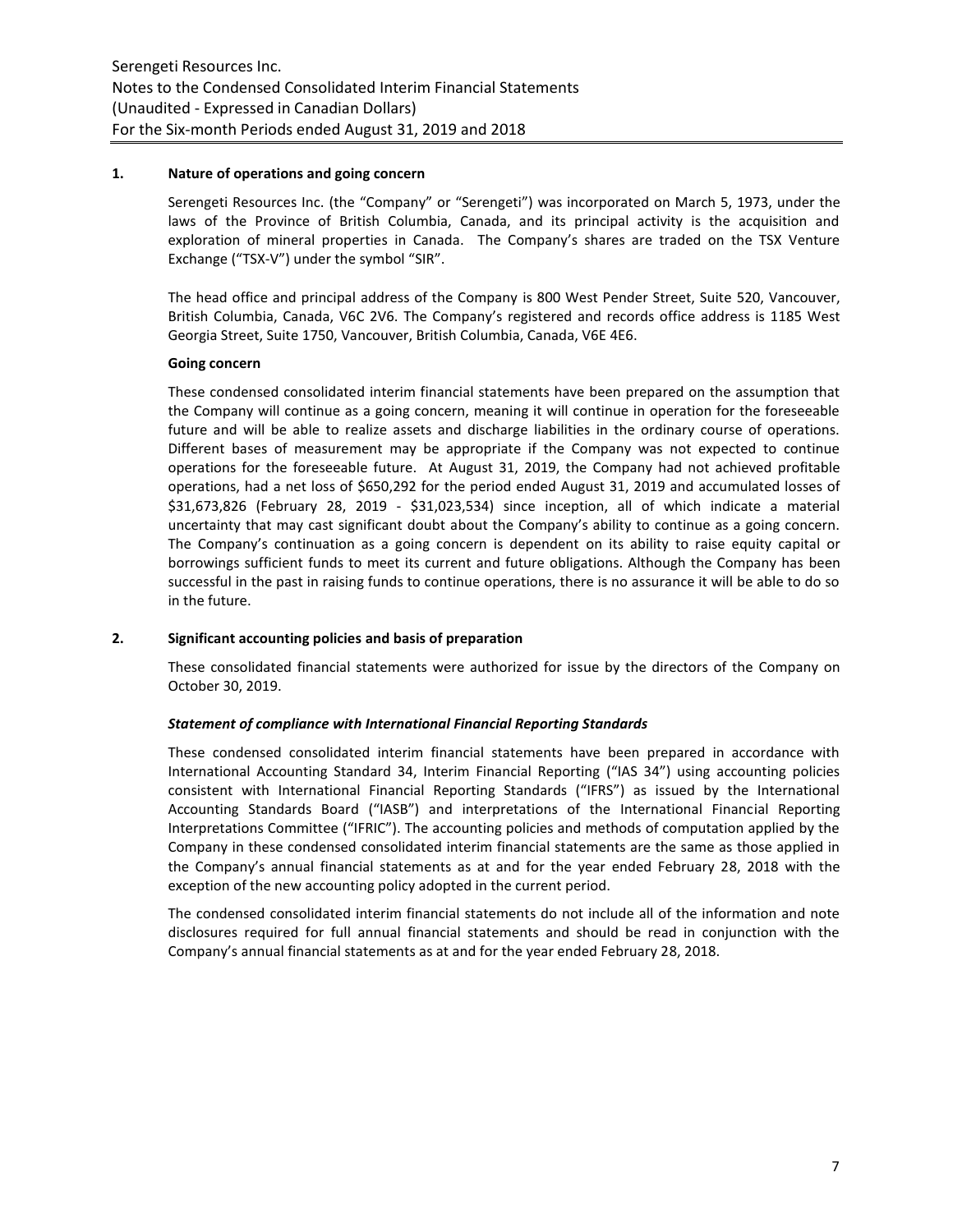# **2. Significant accounting policies and basis of preparation** (cont'd)

#### *New accounting standards*

Effective March 1, 2019, the Company has adopted *IFRS 16 Leases.* IFRS 16 is a new standard which sets out the principles for the recognition, measurement, presentation and disclosure of leases for both the lessee and the lessor. It introduces a single lessee accounting model that requires the recognition of all assets and liabilities arising from a lease. The Company is a lessee in respect of its office lease. As a result of the new accounting policy, the Company recorded a lease liability and a leased office asset of \$91,661 at the inception of its office lease on May 1, 2019. The asset is being amortized over the lease term of 3 years on a straight - line basis. Lease payments are being recorded against the lease liability and interest expense of 8% is being recorded on the liability.

# **3. Cash and cash equivalents**

The components of cash and cash equivalents are as follows:

|                                    | August 31,  | February 28, |
|------------------------------------|-------------|--------------|
|                                    | 2019        | 2019         |
| Cash at bank                       | $19,115$ \$ | 145,857      |
| Guaranteed investment certificates | 251,000     | 227,500      |
|                                    | 270,115     | 373,357      |

# **4. Receivables**

|                                                  | August 31,      | February 28, |
|--------------------------------------------------|-----------------|--------------|
|                                                  | 2019            | 2019         |
| Exploration costs recoverable from joint venture |                 |              |
| partner                                          | \$<br>27,731 \$ | 19,281       |
| Exploration tax credit receivable                | 165,263         |              |
| Goods and services tax receivable                | 53,915          | 8,354        |
| Other receivables                                | 5,147           | 408          |
|                                                  | 252,056         | 28,043       |

#### **5. Due from KCC**

Pursuant to the joint venture agreement with Kwanika Copper Corporation ("KCC"), (Note 6), the Company is entitled to the proceeds from the Mineral Exploration Tax Credit to be paid to KCC and has been recorded as a receivable and included in the statement of financial position in due from KCC. The estimated proceeds of \$1,082,286 were included in other income in the statement of income and comprehensive income for the year ended February 28, 2019.

# **6. Investment in joint venture – Kwanika Copper Corporation**

On November 24, 2017, Serengeti completed a transaction whereby Serengeti, POSCO DAEWOO Corporation, since renamed Posco International Corporation ("PIC") and KCC (formerly Daewoo Minerals Canada Corporation) signed a definitive joint venture agreement (the "JVA") for the exploration and development of the Kwanika (the "Project"). Pursuant to the JVA, the respective interests of Serengeti and PDI in the Project were transferred to KCC, which serves as the vehicle for the joint venture.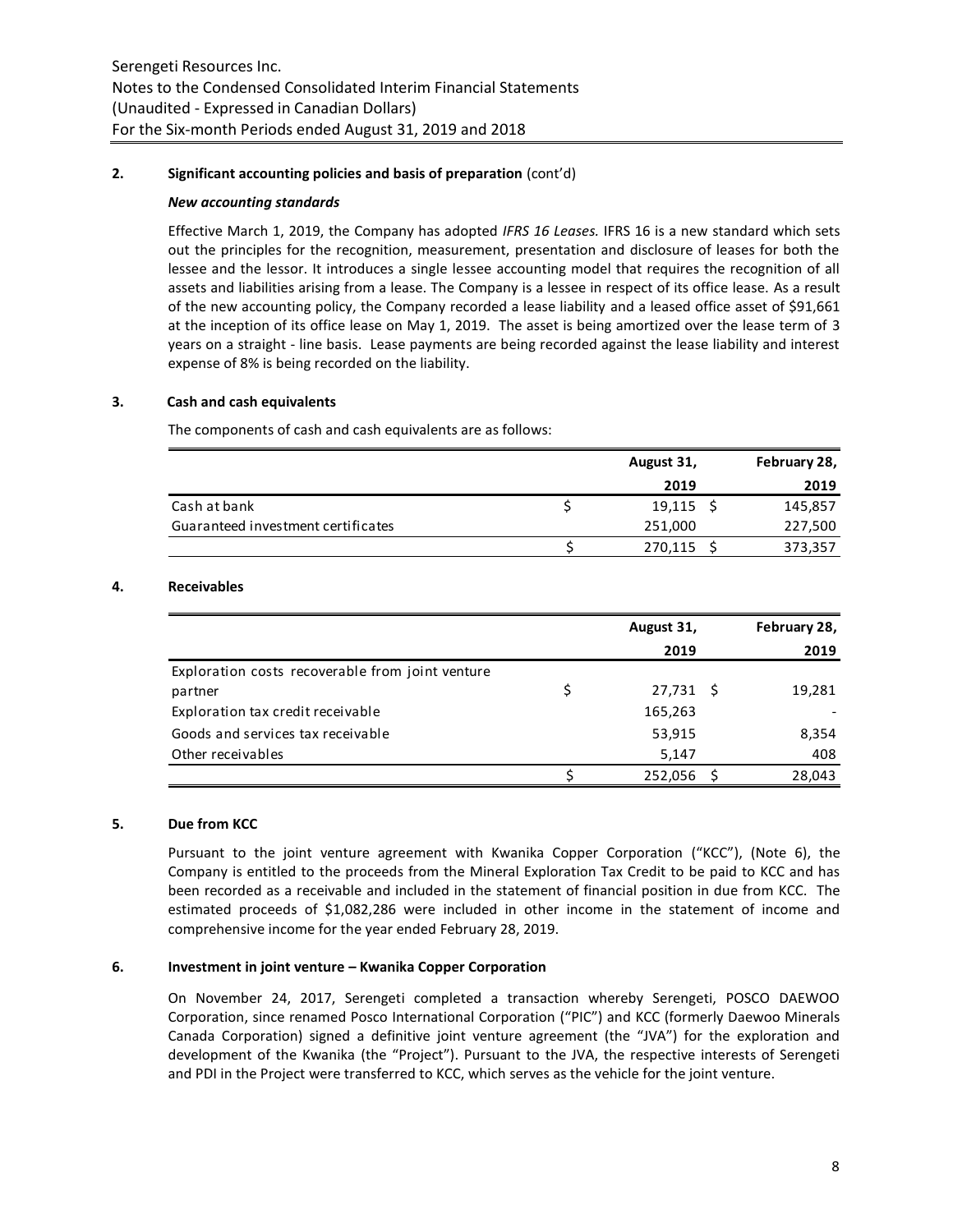# **6. Investment in joint venture - Kwanika Copper Corporation** (cont'd)

PIC contributed a total of \$8,300,000 in cash and holds 8,200,000 million common shares of KCC (representing 35% of the total issued shares of KCC). Serengeti contributed its 95% ownership of the Kwanika property, in exchange for 15,228,571 common shares of KCC (representing 65% of the total issued shares of KCC).

Serengeti will remain as project operator so long as it maintains a majority interest and receives a 10% management fee on expenditures. Management fee income of \$37,365 (2018: \$131,260), representing 35% of the management fees earned from the joint venture in the current period, has been recorded in the consolidated statement of loss and comprehensive loss for the period ended August 31, 2019.

In addition to maintaining its Project interest, Serengeti will be granted a 1% net smelter return royalty ("NSR") if its Project interest is diluted below 50% and an additional 0.5% NSR if its interest is diluted below 33 ⅓%, subject to partial buyback provisions to PIC. PIC will have certain concentrate offtake rights from production on the project, subject to Serengeti's ability to enter into separate streaming arrangements.

|                                     | August 31, 2019 |             |  |  |  |
|-------------------------------------|-----------------|-------------|--|--|--|
|                                     |                 | (unaudited) |  |  |  |
| Current assets                      | \$              | 938,876     |  |  |  |
| Non-current assets                  |                 | 23,226,596  |  |  |  |
| <b>Total assets</b>                 | Ś               | 24,165,472  |  |  |  |
| Current liabilities                 | \$              | 317,647     |  |  |  |
| Shareholders' equity                |                 |             |  |  |  |
| Common shares                       |                 |             |  |  |  |
| Serengeti Resources Inc.            |                 | 15,518,471  |  |  |  |
| Daewoo Minerals Canada Corporation  |                 | 8,456,100   |  |  |  |
| Deficit                             |                 | (126, 746)  |  |  |  |
| Total shareholders' equity          |                 | 23,847,825  |  |  |  |
| <b>Total equity and liabilities</b> | s               | 24,165,472  |  |  |  |

# **Summarized statement of financial position – Kwanika Copper Corporation**

Changes in the investment in joint venture for the period ended August 31, 2019 are as follows:

| Balance February 28, 2019                                                    | 14,824,963 |
|------------------------------------------------------------------------------|------------|
| Investment in joint venture                                                  | 289,900    |
| Share of joint venture loss from March 1, 2019 to August 31, 2019            | (2, 141)   |
| 65% of management fee income earned from joint venture from March 1, 2019 to |            |
| August 31, 2019                                                              | (69, 393)  |
| Balance August 31, 2019                                                      | 15,043,329 |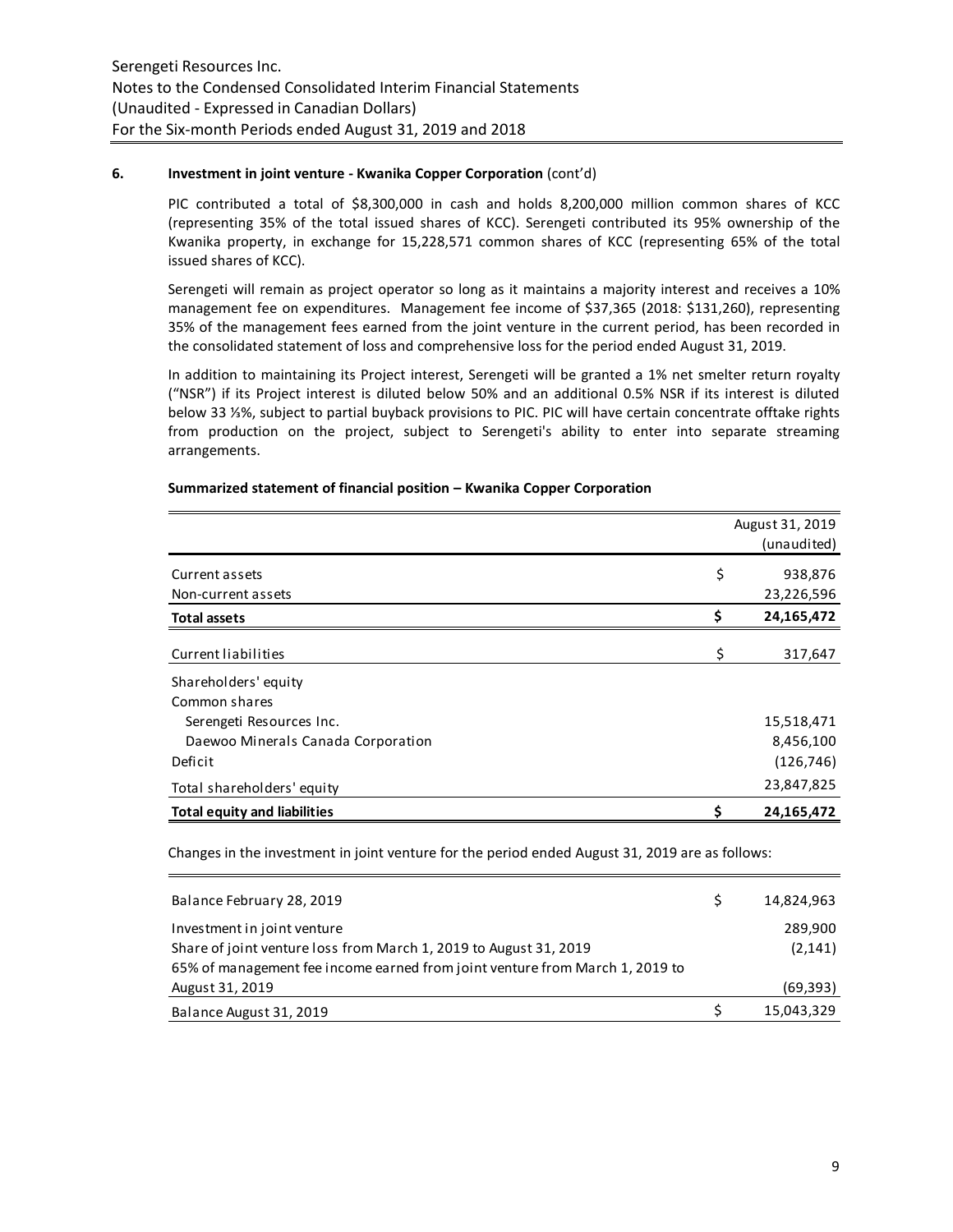# **7. Property, plant and equipment**

|                           | Leased Office                  |     | Equipment |      | Total   |
|---------------------------|--------------------------------|-----|-----------|------|---------|
| Cost                      |                                |     |           |      |         |
| Balance February 28, 2019 | \$<br>$\overline{\phantom{a}}$ | \$  | 26,956    | - S  | 26,956  |
| Additions                 | 91,661                         |     |           |      | 91,661  |
| Balance August 31, 2019   | \$<br>91,661                   | Ŝ.  | 26,956    | - \$ | 118,617 |
|                           |                                |     |           |      |         |
| Accumulated depreciation  |                                |     |           |      |         |
| Balance February 28, 2019 | \$<br>$\overline{\phantom{0}}$ | -\$ | 25,428    | - \$ | 25,428  |
| Additions                 | 10,185                         |     | 229       |      | 10,414  |
| Balance August 31, 2019   | \$<br>10,185                   | -Ś  | 25,657    | - \$ | 35,842  |
|                           |                                |     |           |      |         |
| Net book value            |                                |     |           |      |         |
| Balance February 28, 2019 | \$                             |     | 1,528     | S    | 1,528   |
| Balance August 31, 2019   | \$<br>81,476                   | Ś   | 1,299     | Ś    | 82,775  |

The leased office is being amortized on a straight-line basis over the lease period of 3 years.

# **8. Exploration and evaluation assets**

The following is a description of the Company's exploration and evaluation assets and the related expenditures incurred for the period ended August 31, 2019:

|                                         | Atty               | <b>Milligan West</b> | <b>TopCat</b> |      | Other     |     | Total     |
|-----------------------------------------|--------------------|----------------------|---------------|------|-----------|-----|-----------|
| <b>Property acquisition costs</b>       |                    |                      |               |      |           |     |           |
| Balance, beginning of period            | \$<br>$126,551$ \$ | $43,111$ \$          |               | - \$ | 817,039   | - Ś | 986,701   |
| Additions                               | 25,797             |                      | 45,000        |      | 15,168    |     | 85,965    |
| Balance, end of period                  | 152,348            | 43,111               | 45,000        |      | 832,207   |     | 1,072,666 |
| <b>Exploration and evaluation costs</b> |                    |                      |               |      |           |     |           |
| Balance, beginning of period            | 378,916            | 521,816              |               |      | 558,382   |     | 1,459,114 |
| Costs incurred during period:           |                    |                      |               |      |           |     |           |
| Aircraft                                | 251,467            |                      |               |      | 47,715    |     | 299,182   |
| Analysis                                | 29,924             |                      |               |      | 11,149    |     | 41,073    |
| Camp and operations                     | 82,739             |                      | 12,915        |      | 33,362    |     | 129,016   |
| Consulting                              | 166,619            | 1,453                | 6,621         |      | 74,032    |     | 248,725   |
| <b>Drilling</b>                         | 323,273            |                      |               |      |           |     | 323,273   |
| Geophysics                              |                    |                      |               |      | 62,140    |     | 62,140    |
| Storage                                 |                    | 2,472                |               |      | 4,472     |     | 6,944     |
| Travel and accommodation                | 17,030             |                      |               |      | 10,623    |     | 27,653    |
|                                         | 871,052            | 3,925                | 19,536        |      | 243,493   |     | 1,138,006 |
| Recovery costs during the period:       |                    |                      |               |      |           |     |           |
| <b>Exploration tax credits</b>          | (113, 675)         | (2,610)              |               |      | (40, 812) |     | (157,097) |
| Balance, end of period                  | 1,136,293          | 523,131              | 19,536        |      | 761,063   |     | 2,440,023 |
| Total                                   | \$<br>1,288,641 \$ | 566,242 \$           | 64,536        | \$   | 1,593,270 | Ŝ.  | 3,512,689 |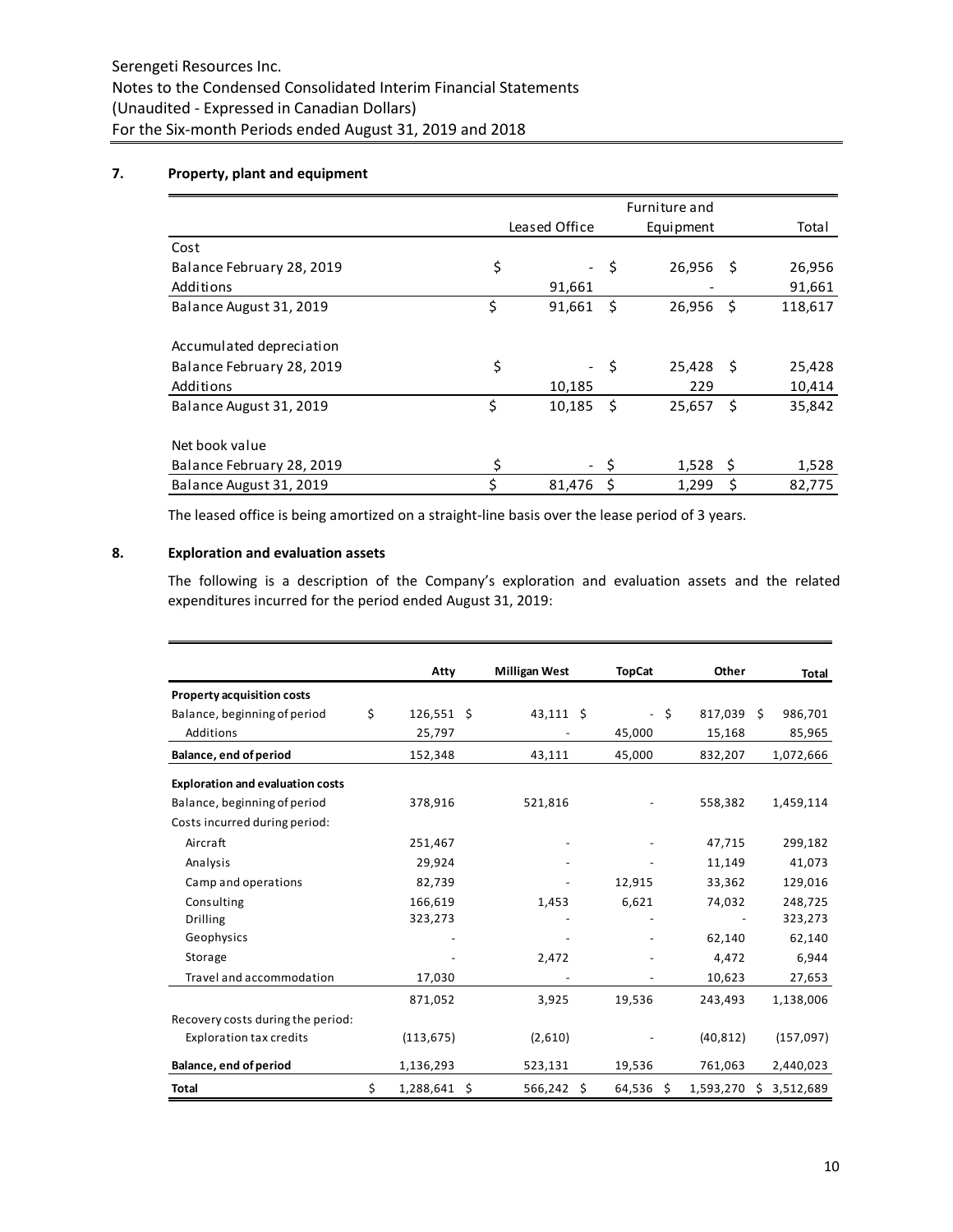# **8. Exploration and evaluation assets** (cont'd)

The following is a description of the Company's exploration and evaluation assets and the related expenditures incurred for the year ended February 28, 2019:

|                                         | Atty          |    | <b>Milligan West</b> | Other          | Total      |
|-----------------------------------------|---------------|----|----------------------|----------------|------------|
| Property acquisition costs              |               |    |                      |                |            |
| Balance, beginning of year              | \$            | Ŝ. | $43,111$ \$          | 791,175 \$     | 834,286    |
| Additions                               | 126,551       |    |                      | 25,864         | 152,415    |
| Balance, end of year                    | 126,551       |    | 43,111               | 817,039        | 986,701    |
| <b>Exploration and evaluation costs</b> |               |    |                      |                |            |
| Balance, beginning of year              |               |    | 513,115              | 554,258        | 1,067,373  |
| Costs incurred during year:             |               |    |                      |                |            |
| Aircraft                                | 135,515       |    |                      | 30,781         | 166,296    |
| Analysis                                | 15,699        |    | 359                  | 3,117          | 19,175     |
| Camp and operations                     | 44,378        |    | 2,106                | 16,475         | 62,959     |
| Consulting                              | 64,372        |    | 5,137                | 39,244         | 108,753    |
| Geophysics                              | 101,038       |    |                      | 64,021         | 165,059    |
| Travel and accommodation                | 17,914        |    | 2,750                | 10,321         | 30,985     |
|                                         | 378,916       |    | 10,352               | 163,959        | 553,227    |
| Other items:                            |               |    |                      |                |            |
| Cost recoveries                         |               |    | (1,651)              |                | (1,651)    |
| Impairment                              |               |    |                      | (159, 835)     | (159, 835) |
| Balance, end of year                    | 378,916       |    | 521,816              | 558,382        | 1,459,114  |
| <b>Total</b>                            | \$<br>505,467 | Ŝ. | 564,927 \$           | $1,375,421$ \$ | 2,445,815  |

a) ATTY and ATG Claims

The Company entered into an agreement to acquire a 100% interest in the Atty property from Finlay Minerals Ltd. ("Finlay") and adjacent claims ("ATG Claims") from Electrum Resource Corp. ("Electrum") on March 4, 2018 and the agreement was approved by the TSX-V on April 10, 2018.

In consideration for the interest in the Atty property the Company is required to complete aggregate exploration expenditures of \$12,000,000 over eight years, of which \$300,000 is required for 2019, make aggregate cash payments of \$625,000 over eight years of which \$25,000 was due upon signing (paid), and make \$975,000 in payments, payable in cash or shares of the Company, of which \$25,000 was due on TSX-V approval of the transaction (314,265 shares with a fair value of \$75,283 and \$26,365 cash have been issued and paid to date). Electrum is entitled to a net smelter return royalty of 3% on the property which may be reduced to 1.5% by making aggregate optional payments of \$500,000. During the year ended February 28, 2019, the Company issued 56,882 shares with a fair value of \$20,478 in optional payments towards reducing the net smelter return royalty.

The Company also agreed to make a payment of the lesser of \$1,000,000 or the value of 500,000 shares of the Company upon a production decision for the property.

In consideration for the ATG Claims, the Company is required to issue 200,000 shares of the Company, of which 40,000 were to be issued on TSX-V approval with the remaining 160,000 shares to be issued at 40,000 shares per year for a period of four years (80,000 shares with a fair value of \$20,000 have been issued to date).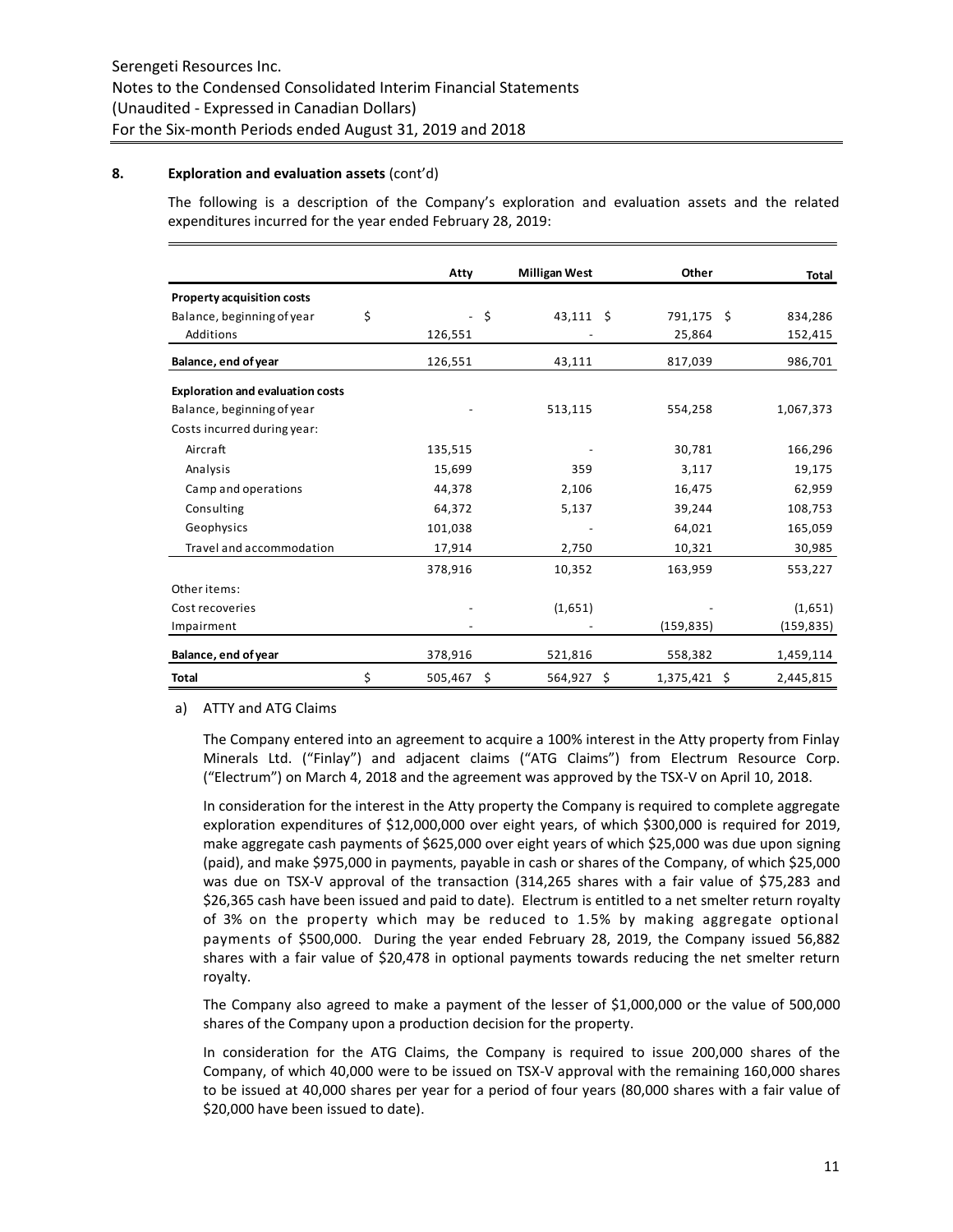# **8. Exploration and evaluation assets** (cont'd)

b) Milligan West

The Company owns a 56.3% interest in the Milligan West property in joint venture with Fjordland Exploration Inc., an arm's-length company also listed on the TSX-V.

c) TopCat

On July 19, 2019, the Company has optioned a large group of claims covering approximately 20,600 hectares in Central British Columbia. The Company's 3,762-hectare Goose property lies along the western margin of the claim group and will be combined with the new claims as the TopCat project.

The Company may earn 100% interest by:

- Making staged cash payments totaling \$340,000 over 5 years; \$18,000 of which was paid on signing;
- Issuing a total of 1,500,000 common shares in stages over 5-year period, with 100,000 shares to be issued upon TSX Venture Exchange approval of the option agreement (issued) (Note 12);
- Incurring a total of \$1,250,000 in exploration expenditures over a 5-year period within a minimum of \$100,000 to be spent before the first anniversary of the agreement;
- Granting the optionors a 3% net smelter royalty (NSR) on the property, subject to the Company's right to purchase a 2% NSR for \$2-million at any time prior to the first anniversary of commercial production.
- e) Other B.C. Properties

Serengeti holds a 100% interest in a number of other properties and an approximately 56.3% interest in one additional property in joint venture partnership with Fjordland Exploration Inc, all of which are located in British Columbia.

During the period ended August 31, 2019, the Company recorded \$165,263 in BC Mineral Exploration Tax Credits ("BCMETC"), of which \$157,097 was allocated to the exploration and evaluation assets and the balance of \$8,166 to the statement of loss and comprehensive loss.

# **9. Reclamation deposits**

The Company has posted bonds and investment certificates to provide for certain potential reclamation liabilities as agreed with the Province of British Columbia – Ministry of Energy, Mines and Petroleum Resources.

|                              | August 31, | February 28, |
|------------------------------|------------|--------------|
|                              | 2019       | 2019         |
| Balance, beginning of period | 31,760     | 94,284       |
| Changes in period            | 22,462     | (62, 524)    |
| Balance, end of period       | 54,222     | 31,760       |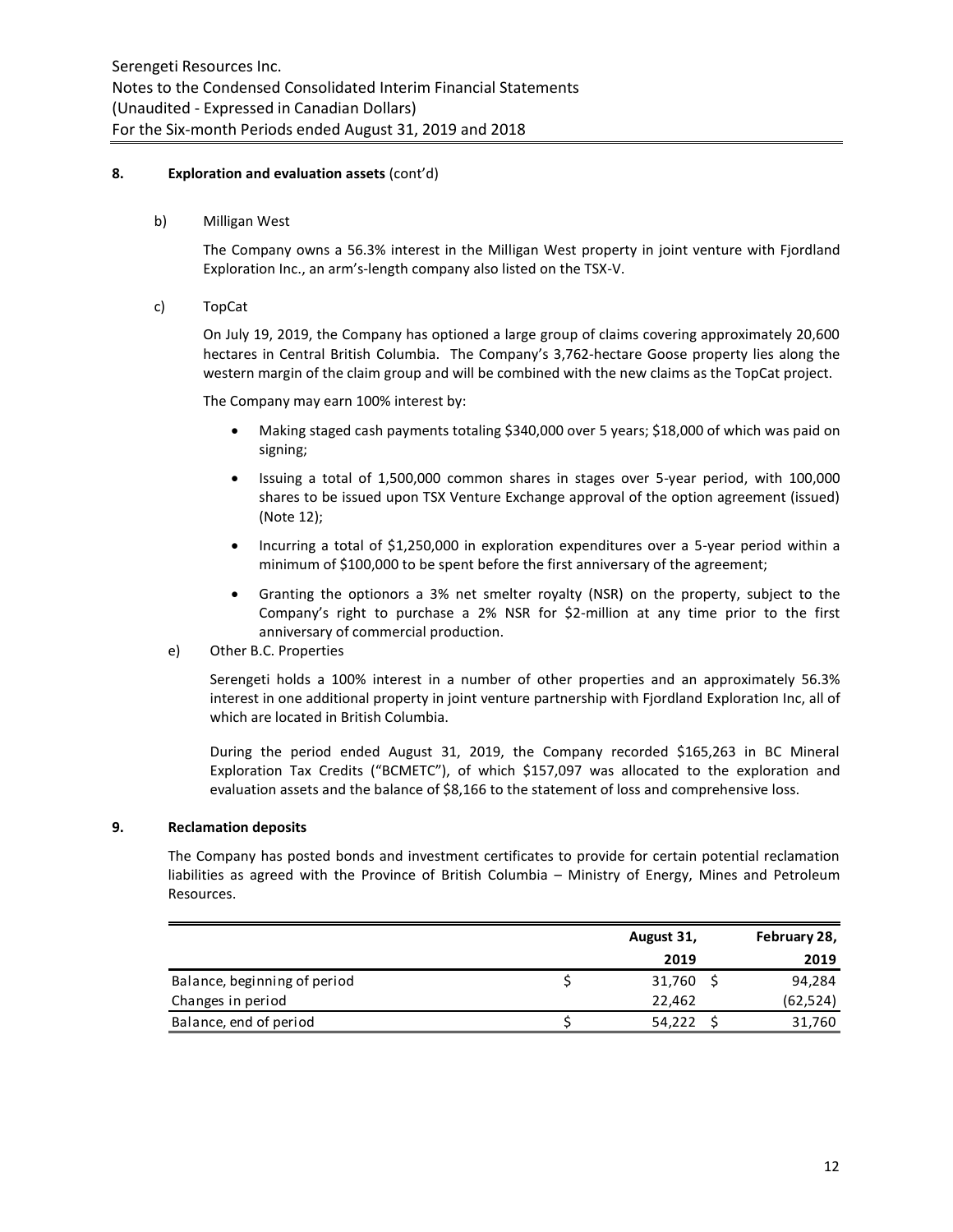# **10. Trade payables and accrued liabilities**

|                                          | August 31, | February 28, |
|------------------------------------------|------------|--------------|
|                                          | 2019       | 2019         |
| Trade payables                           | 448.777    | 42,272       |
| Amounts due to related parties (Note 13) | 8,730      | 6,478        |
| Accrued liabilities                      | 37,239     | 20,851       |
|                                          | 494.746    | 69,601       |

# **11. Lease payable**

On May 1, 2019, the Company entered into an office lease agreement for a period of three years. The lease payments are \$2,739 per month for the first year and rise by approximately 4% each year thereafter. The Company has recorded the lease as a liability and the leased office as an asset in accordance with IFRS 16. The fair value of the lease of \$91,661 was determined through discounting the future lease payments at a market rate of interest applicable to a similar loan for the purchase of the office space.

The following table summarizes the lease transactions for the period ended August 31, 2019:

|                   | August 31, |  | February 28, |
|-------------------|------------|--|--------------|
|                   | 2019       |  | 2019         |
| Current portion   | 20,608     |  |              |
| Long term portion | 60,187     |  | -            |
|                   | 80,795     |  |              |

|                                | August 31, | February 28, |
|--------------------------------|------------|--------------|
|                                | 2019       | 2019         |
| Balance at beginning of period | -          |              |
| Additions                      | 91,661     |              |
| Payments made                  | (13, 118)  |              |
| Interest recorded              | 2,252      |              |
| Balance at end of period       | 80,795     |              |

# **12. Share capital and reserves**

#### *Authorized share capital*

An unlimited number of common shares without par value.

#### *Issued share capital*

At August 31, 2019, there were 97,949,668 issued and fully paid common shares (February 28, 2019 – 92,849,668).

On May 17, 2019, the Company completed a non-brokered private placement financing, issuing 4,850,000 flow-through common shares at a price of \$0.30 per share for gross proceeds of \$1,455,000. Share issuance costs of \$12,955 were incurred in connection with the private placement.

On July 19, 2019, the Company issued 25,000 shares at fair value of \$6,500 each to Kwadacha First Nation and Tsay Keh Dene Nation pursuant to the exploration agreement on Atty property (Note 8).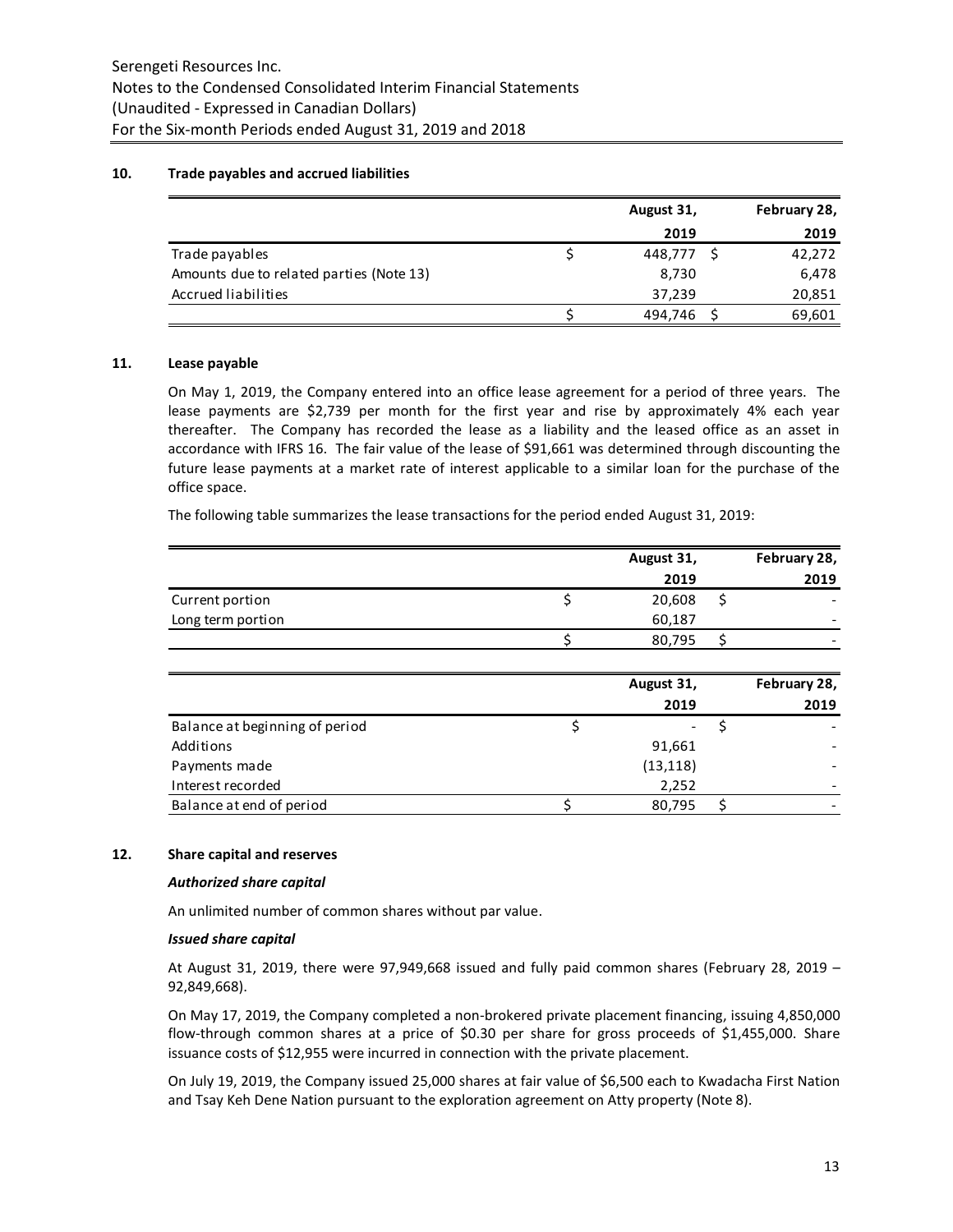# **12. Share capital and reserves** (cont'd)

On August 2, 2019, the Company issued 100,000 shares at a fair value of \$27,000 pursuant to the option agreement on TopCat project (Note 8).

During the period ended August 31, 2019, 100,000 stock options were exercised for gross proceeds of \$5,000.

# *Basic and diluted loss per share*

The basic and diluted loss per share for the period ended August 31, 2019 was \$0.01 (2018 - \$0.01). The calculation of basic and diluted loss per share for the period ended August 31, 2019 was based on the loss attributable to common shareholders of \$650,292 (2018 - \$538,051) and the weighted average number of common shares outstanding of 95,712,440 (2018 – 88,518,569). The diluted loss per share does not include the effect of stock options and warrants as they are anti-dilutive. At August 31, 2019, the total number of potentially dilutive warrants was 2,150,000 (2018 – 2,875,100) and the total number of potentially dilutive stock options was 7,795,000 (2018 – 8,245,000). The aggregate number of potentially dilutive shares was 9,945,000 (2018 – 11,120,100).

There were no warrant transactions for the period ended August 31, 2019.

# *Warrants*

Warrants outstanding at August 31, 2019 are as follows:

| Number      | <b>Exercise</b> | Expiry       |
|-------------|-----------------|--------------|
| of warrants | price           | date         |
| 2,150,000   | \$0.22          | Dec 13, 2019 |

# *Stock options*

The Company has adopted an incentive stock option plan, which provides that the Board of Directors of the Company may from time to time, in its discretion, and in accordance with TSX-V policies, grant to directors, officers, employees and consultants of the Company, non-transferable stock options to purchase common shares, provided that the number of common shares reserved for issuance does not exceed a fixed total of 12,624,000. Such options may be exercisable for a period of up to five years from the date of grant.

During the period ended August 31, 2019, The Company granted 1,550,000 stock options with an exercise price of \$0.23, exercisable for a period of 5 years and 150,000 stock options with an exercise price of \$0.23, exercisable for a period of 2 years.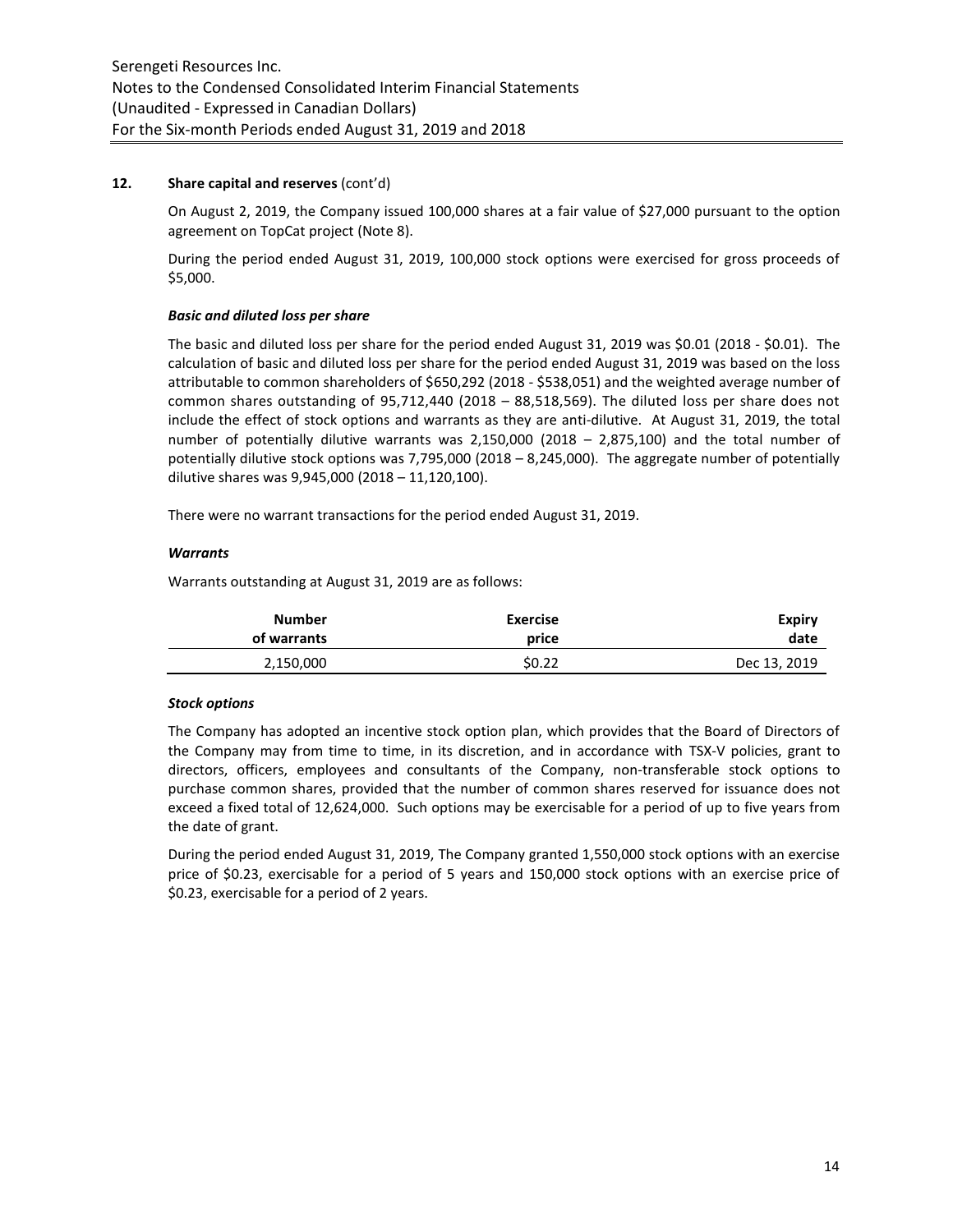# **12. Share capital and reserves** (cont'd)

#### *Stock options (cont'd)*

The changes in stock options during the period ended August 31, 2019 and year ended February 28, 2019, are as follows:

|                                                                                                        | <b>August 31, 2019</b>              |                                          |                      | <b>February 28, 2019</b>                             |                                          |                              |  |
|--------------------------------------------------------------------------------------------------------|-------------------------------------|------------------------------------------|----------------------|------------------------------------------------------|------------------------------------------|------------------------------|--|
|                                                                                                        | Number of<br>options                | Weighted<br>average<br>exercise<br>price |                      | Number of<br>options                                 | Weighted<br>average<br>exercise<br>price |                              |  |
| Options outstanding, beginning of<br>period<br>Options granted<br>Options exercised<br>Options expired | 6,195,000<br>1,700,000<br>(100,000) | Ś.                                       | 0.11<br>0.23<br>0.05 | 8,270,000<br>1,800,000<br>(2,050,000)<br>(1,825,000) | Ś.                                       | 0.10<br>0.15<br>0.08<br>0.12 |  |
| Options outstanding, end of period                                                                     | 7,795,000                           | \$                                       | 0.14                 | 6,195,000                                            | \$                                       | 0.11                         |  |
| Options exercisable, end of period                                                                     | 7,261,666                           | \$                                       | 0.14                 | 6,195,000                                            | \$                                       | 0.11                         |  |

Details of options outstanding as at August 31, 2019 are as follows:

| <b>Weighted average</b> | <b>Weighted average</b> | <b>Number of options</b> | <b>Number of options</b> |
|-------------------------|-------------------------|--------------------------|--------------------------|
| exercise price          | contractual life        | outstanding              | exercisable              |
| $$0.05 - $0.095$        | 1.55 years              | 2,545,000                | 2,545,000                |
| $$0.15 - $0.23$$        | 3.69 years              | 5,250,000                | 4,716,666                |
|                         | 2.75 years              | 7,795,000                | 7,261,666                |

During the period ended August 31, 2019, the Company granted  $1,700,000$  (2018 –  $1,800,000$ ) stock options with a weighted average fair value of \$0.14 (2018 – \$0.12) per option. The Company recorded share-based compensation of \$291,556 (2018 - \$231,104) relating to options vested during the period.

The fair value of options granted was determined using the Black-Scholes option pricing model using the following weighted average assumptions:

|                          | August 31, 2019 | August 31, 2018 |
|--------------------------|-----------------|-----------------|
| Expected life of options | 4.74 years      | 4.67 years      |
| Annualized volatility    | 129.97%         | 124.32%         |
| Risk-free interest rate  | 1.58%           | 2.03%           |
| Dividend rate            | 0%              | 0%              |
|                          |                 |                 |

#### *Warrant and share-based payment reserves*

The share-based payment and warrant reserves comprise stock-based compensation expense and other warrant payments. When stock options or warrants are exercised, the corresponding amount will be transferred to share capital.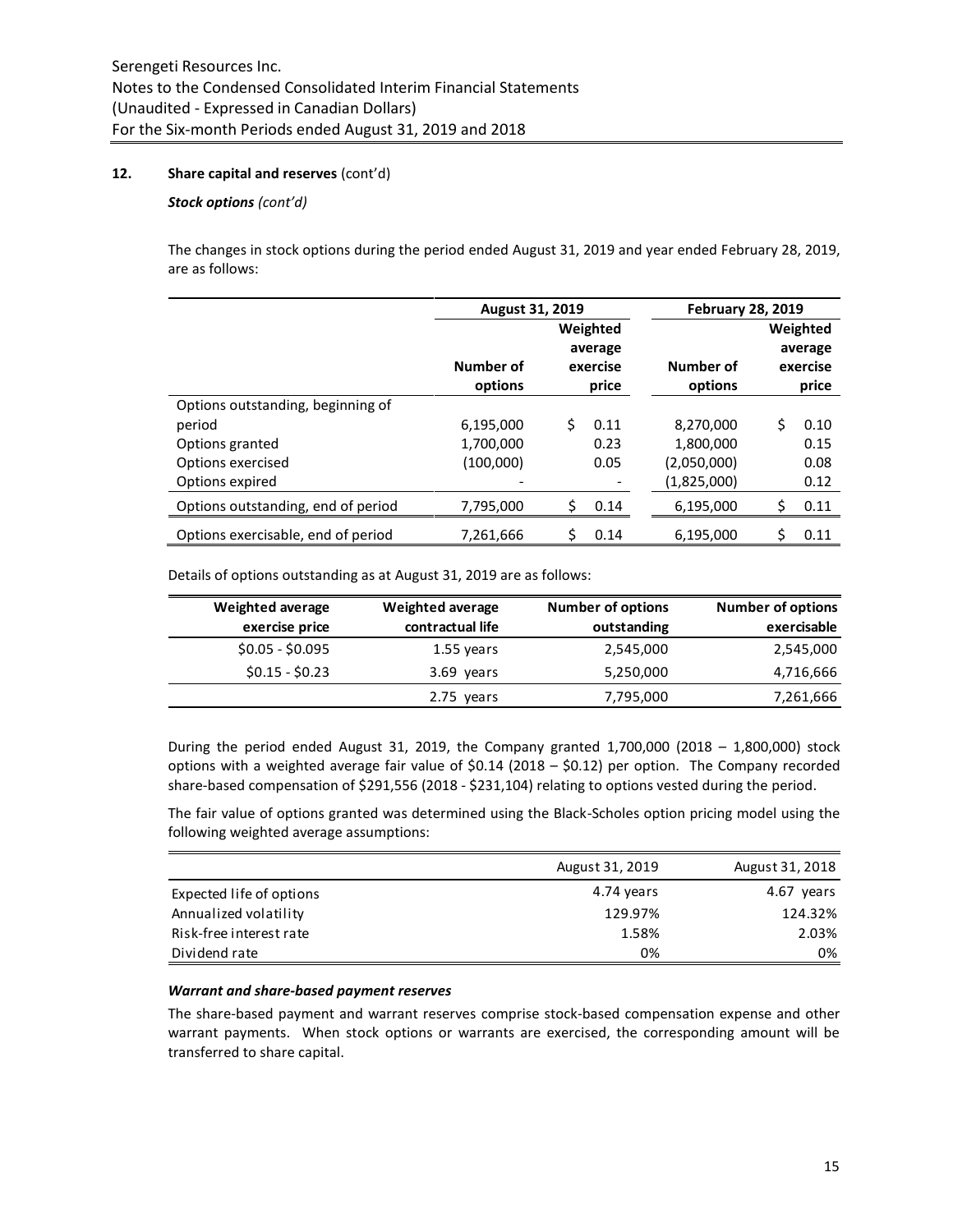# **13. Related party transactions**

#### *Related party balances*

The following amounts due to related parties are included in trade payables and accrued liabilities (Note 10). These amounts are unsecured, non-interest bearing and have no fixed terms of repayment.

|                                       | August 31, |       | February 28, |
|---------------------------------------|------------|-------|--------------|
|                                       |            | 2019  | 2019         |
| Directors and officers of the Company |            | 8.730 | 6,478        |

# *Key management personnel compensation – paid or accrued*

Key management personnel include those persons having authority and responsibility for planning, directing and controlling activities of the Company as a whole. The Company has determined that its key management personnel consists of the Company's Board of Directors and corporate officers.

|                          | Six month period ended August 31, |  |         |  |
|--------------------------|-----------------------------------|--|---------|--|
|                          | 2019                              |  | 2018    |  |
| Management fees          | 91,759                            |  | 93,178  |  |
| Consulting (1)           | 93,825                            |  | 61,659  |  |
| Director fees (2)        | 31,739                            |  | 25,000  |  |
| Share-based compensation | 234,205                           |  | 195,074 |  |
|                          | 451,528                           |  | 374,911 |  |

(1) Includes accounting fees paid to a company controlled by the CFO of \$35,055 (2018: \$44,559). (2) Of the \$31,739 director fees \$27, 739 was accrued

# **14. Financial risk management**

The Company is exposed in varying degrees to a variety of financial instrument related risks. The Board of Directors approves and monitors the risk management processes, inclusive of documented investment policies, counterparty limits, and controlling and reporting structures. The type of risk exposure and the way in which such exposure is managed is summarized as follows:

# *Credit risk*

Credit risk is the risk that one party to a financial instrument will fail to discharge an obligation and cause the other party to incur a financial loss. The Company's primary exposure to credit risk is on its cash held in bank accounts. The majority of cash is deposited in bank accounts at a major bank in Canada. As most of the Company's cash is held by one bank there is a concentration of credit risk. This risk is managed by using major banks that are high credit quality financial institutions as determined by rating agencies.

# *Liquidity risk*

Liquidity risk is the risk that the Company will not be able to meet its financial obligations as they fall due. The Company has a planning and budgeting process in place to help determine the funds required to support the Company's normal operating requirements on an ongoing basis. The Company aims to have sufficient funds to meet its short-term business requirements, taking into account its anticipated cash flows from its ability to raise equity capital or borrowings sufficient funds and its holdings of cash and cash equivalents.

Historically, the Company's principal source of funding has been the issuance of equity securities for cash, primarily through private placements. The Company's access to financing is always uncertain. There can be no assurance of continued access to necessary levels of equity funding.